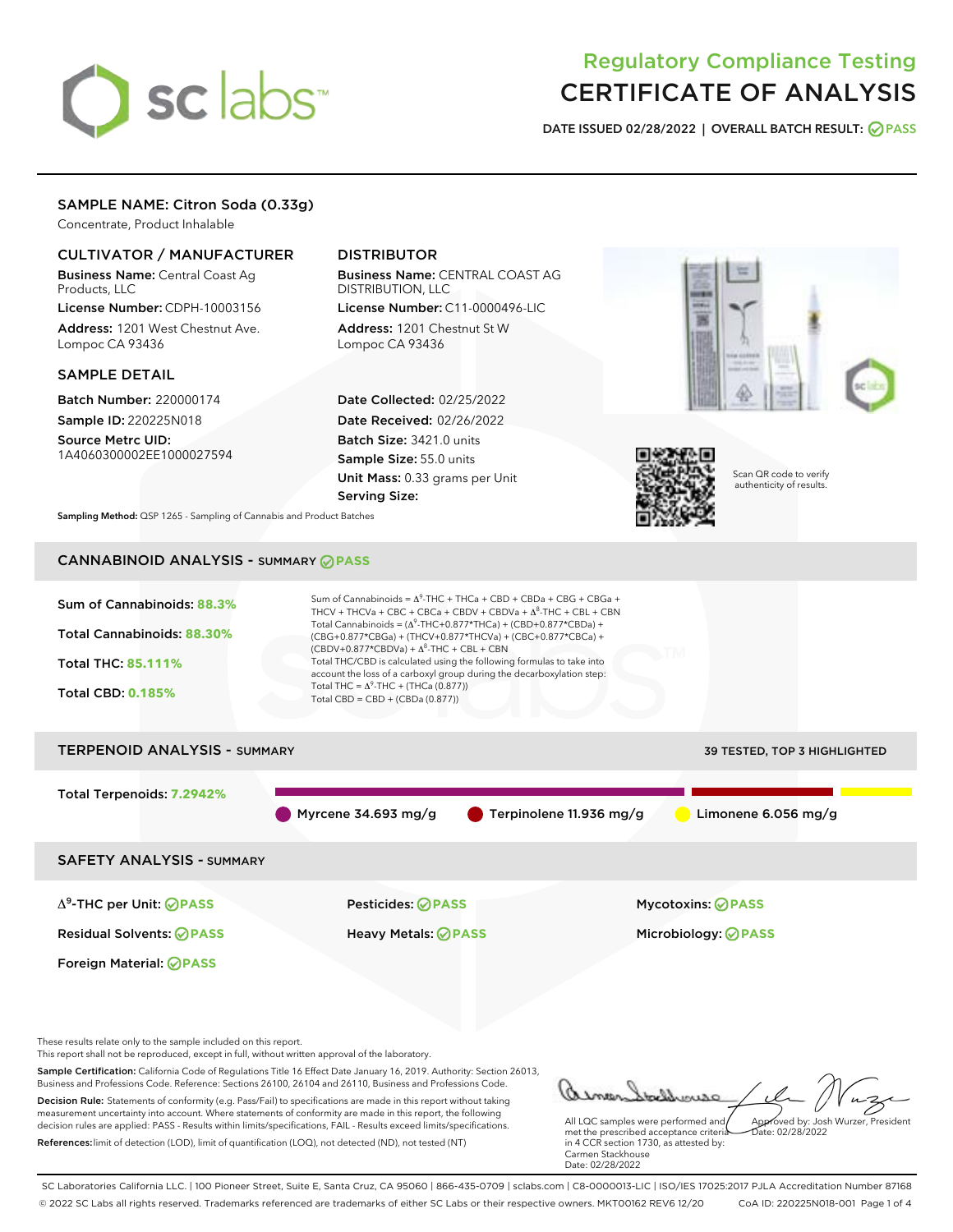



CITRON SODA (0.33G) | DATE ISSUED 02/28/2022 | OVERALL BATCH RESULT: 2 PASS

# CANNABINOID TEST RESULTS - 02/26/2022 PASS

Tested by high-performance liquid chromatography with diode-array detection (HPLC-DAD). **Method:** QSP 1157 - Analysis of Cannabinoids by HPLC-DAD

#### TOTAL CANNABINOIDS: **88.30%**

Total Cannabinoids (Total THC) + (Total CBD) + (Total CBG) + (Total THCV) + (Total CBC) +  $(Total CBDV) +  $\Delta^8$ -THC + CBL + CBN$ 

TOTAL THC: **85.111%** Total THC (Δ<sup>9</sup> -THC+0.877\*THCa)

TOTAL CBD: **0.185%**

Total CBD (CBD+0.877\*CBDa)

TOTAL CBG: 2.039% Total CBG (CBG+0.877\*CBGa)

TOTAL THCV: 0.44% Total THCV (THCV+0.877\*THCVa)

TOTAL CBC: ND Total CBC (CBC+0.877\*CBCa)

TOTAL CBDV: ND Total CBDV (CBDV+0.877\*CBDVa)

| <b>COMPOUND</b> | LOD/LOQ<br>(mg/g)          | <b>MEASUREMENT</b><br><b>UNCERTAINTY</b><br>(mg/g) | <b>RESULT</b><br>(mg/g) | <b>RESULT</b><br>(%) |
|-----------------|----------------------------|----------------------------------------------------|-------------------------|----------------------|
| $\Delta^9$ -THC | 0.06/0.26                  | ±22.810                                            | 851.11                  | 85.111               |
| <b>CBG</b>      | 0.06/0.19                  | ±0.626                                             | 20.39                   | 2.039                |
| <b>THCV</b>     | 0.1/0.2                    | ±0.17                                              | 4.4                     | 0.44                 |
| <b>CBN</b>      | 0.1/0.3                    | ±0.15                                              | 3.0                     | 0.30                 |
| $\Delta^8$ -THC | 0.1/0.4                    | ±0.14                                              | 2.3                     | 0.23                 |
| <b>CBD</b>      | 0.07/0.29                  | ±0.067                                             | 1.85                    | 0.185                |
| <b>THCa</b>     | 0.05/0.14                  | N/A                                                | <b>ND</b>               | <b>ND</b>            |
| <b>THCVa</b>    | 0.07/0.20                  | N/A                                                | <b>ND</b>               | <b>ND</b>            |
| <b>CBDa</b>     | 0.02/0.19                  | N/A                                                | <b>ND</b>               | <b>ND</b>            |
| <b>CBDV</b>     | 0.04 / 0.15                | N/A                                                | <b>ND</b>               | <b>ND</b>            |
| <b>CBDVa</b>    | 0.03/0.53                  | N/A                                                | <b>ND</b>               | <b>ND</b>            |
| <b>CBGa</b>     | 0.1/0.2                    | N/A                                                | <b>ND</b>               | <b>ND</b>            |
| <b>CBL</b>      | 0.06 / 0.24                | N/A                                                | <b>ND</b>               | <b>ND</b>            |
| <b>CBC</b>      | 0.2 / 0.5                  | N/A                                                | <b>ND</b>               | <b>ND</b>            |
| <b>CBCa</b>     | 0.07 / 0.28                | N/A                                                | <b>ND</b>               | <b>ND</b>            |
|                 | <b>SUM OF CANNABINOIDS</b> |                                                    | 883.0 mg/g              | 88.3%                |

#### **UNIT MASS: 0.33 grams per Unit**

| $\Delta^9$ -THC per Unit               | 1100 per-package limit | 280.87 mg/unit | <b>PASS</b> |
|----------------------------------------|------------------------|----------------|-------------|
| <b>Total THC per Unit</b>              |                        | 280.87 mg/unit |             |
| <b>CBD per Unit</b>                    |                        | $0.61$ mg/unit |             |
| <b>Total CBD per Unit</b>              |                        | $0.61$ mg/unit |             |
| <b>Sum of Cannabinoids</b><br>per Unit |                        | 291.4 mg/unit  |             |
| <b>Total Cannabinoids</b><br>per Unit  |                        | 291.5 mg/unit  |             |

#### TERPENOID TEST RESULTS - 02/27/2022

Terpene analysis utilizing gas chromatography-flame ionization detection (GC-FID). **Method:** QSP 1192 - Analysis of Terpenoids by GC-FID

| <b>COMPOUND</b>         | LOD/LOQ<br>(mg/g) | <b>MEASUREMENT</b><br><b>UNCERTAINTY</b><br>(mg/g) | <b>RESULT</b><br>(mg/g)                          | <b>RESULT</b><br>(%) |
|-------------------------|-------------------|----------------------------------------------------|--------------------------------------------------|----------------------|
| <b>Myrcene</b>          | 0.008 / 0.025     | ±0.3469                                            | 34.693                                           | 3.4693               |
| Terpinolene             | 0.008 / 0.026     | ±0.1898                                            | 11.936                                           | 1.1936               |
| Limonene                | 0.005 / 0.016     | ±0.0672                                            | 6.056                                            | 0.6056               |
| β-Ocimene               | 0.006 / 0.020     | ±0.1074                                            | 4.294                                            | 0.4294               |
| β-Caryophyllene         | 0.004 / 0.012     | ±0.0972                                            | 3.508                                            | 0.3508               |
| $\alpha$ -Pinene        | 0.005 / 0.017     | ±0.0209                                            | 3.115                                            | 0.3115               |
| β-Pinene                | 0.004 / 0.014     | ±0.0257                                            | 2.887                                            | 0.2887               |
| Linalool                | 0.009 / 0.032     | ±0.0305                                            | 1.031                                            | 0.1031               |
| $\alpha$ -Humulene      | 0.009/0.029       | ±0.0233                                            | 0.932                                            | 0.0932               |
| <b>Terpineol</b>        | 0.009 / 0.031     | ±0.0412                                            | 0.862                                            | 0.0862               |
| trans-ß-Farnesene       | 0.008 / 0.025     | ±0.0174                                            | 0.630                                            | 0.0630               |
| $\Delta^3$ -Carene      | 0.005 / 0.018     | ±0.0049                                            | 0.442                                            | 0.0442               |
| $\alpha$ -Phellandrene  | 0.006 / 0.020     | ±0.0044                                            | 0.417                                            | 0.0417               |
| $\alpha$ -Terpinene     | 0.005 / 0.017     | ±0.0041                                            | 0.355                                            | 0.0355               |
| Fenchol                 | 0.010 / 0.034     | ±0.0103                                            | 0.341                                            | 0.0341               |
| $\gamma$ -Terpinene     | 0.006 / 0.018     | ±0.0039                                            | 0.292                                            | 0.0292               |
| Guaiol                  | 0.009 / 0.030     | ±0.0102                                            | 0.278                                            | 0.0278               |
| Camphene                | 0.005 / 0.015     | ±0.0014                                            | 0.158                                            | 0.0158               |
| Nerolidol               | 0.006 / 0.019     | ±0.0068                                            | 0.138                                            | 0.0138               |
| <b>Borneol</b>          | 0.005 / 0.016     | ±0.0027                                            | 0.083                                            | 0.0083               |
| p-Cymene                | 0.005 / 0.016     | ±0.0017                                            | 0.081                                            | 0.0081               |
| Valencene               | 0.009 / 0.030     | ±0.0043                                            | 0.081                                            | 0.0081               |
| Fenchone                | 0.009 / 0.028     | ±0.0018                                            | 0.079                                            | 0.0079               |
| $\alpha$ -Bisabolol     | 0.008 / 0.026     | ±0.0023                                            | 0.055                                            | 0.0055               |
| Eucalyptol              | 0.006 / 0.018     | ±0.0010                                            | 0.053                                            | 0.0053               |
| Sabinene                | 0.004 / 0.014     | ±0.0004                                            | 0.044                                            | 0.0044               |
| Caryophyllene<br>Oxide  | 0.010 / 0.033     | ±0.0014                                            | 0.040                                            | 0.0040               |
| Citronellol             | 0.003 / 0.010     | ±0.0014                                            | 0.036                                            | 0.0036               |
| Sabinene Hydrate        | 0.006 / 0.022     | ±0.0008                                            | 0.025                                            | 0.0025               |
| Isoborneol              | 0.004 / 0.012     | N/A                                                | $<$ LOQ                                          | <loq< th=""></loq<>  |
| Nerol                   | 0.003 / 0.011     | N/A                                                | <loq< th=""><th><loq< th=""></loq<></th></loq<>  | <loq< th=""></loq<>  |
| Geraniol                | 0.002 / 0.007     | N/A                                                | <loq< th=""><th><math>&lt;</math>LOQ</th></loq<> | $<$ LOQ              |
| Isopulegol              | 0.005 / 0.016     | N/A                                                | <b>ND</b>                                        | ND                   |
| Camphor                 | 0.006 / 0.019     | N/A                                                | ND                                               | ND                   |
| Menthol                 | 0.008 / 0.025     | N/A                                                | ND                                               | ND                   |
| Pulegone                | 0.003 / 0.011     | N/A                                                | <b>ND</b>                                        | ND                   |
| <b>Geranyl Acetate</b>  | 0.004 / 0.014     | N/A                                                | ND                                               | ND                   |
| $\alpha$ -Cedrene       | 0.005 / 0.016     | N/A                                                | ND                                               | ND                   |
| Cedrol                  | 0.008 / 0.027     | N/A                                                | <b>ND</b>                                        | ND                   |
| <b>TOTAL TERPENOIDS</b> |                   |                                                    | 72.942 mg/g                                      | 7.2942%              |

SC Laboratories California LLC. | 100 Pioneer Street, Suite E, Santa Cruz, CA 95060 | 866-435-0709 | sclabs.com | C8-0000013-LIC | ISO/IES 17025:2017 PJLA Accreditation Number 87168 © 2022 SC Labs all rights reserved. Trademarks referenced are trademarks of either SC Labs or their respective owners. MKT00162 REV6 12/20 CoA ID: 220225N018-001 Page 2 of 4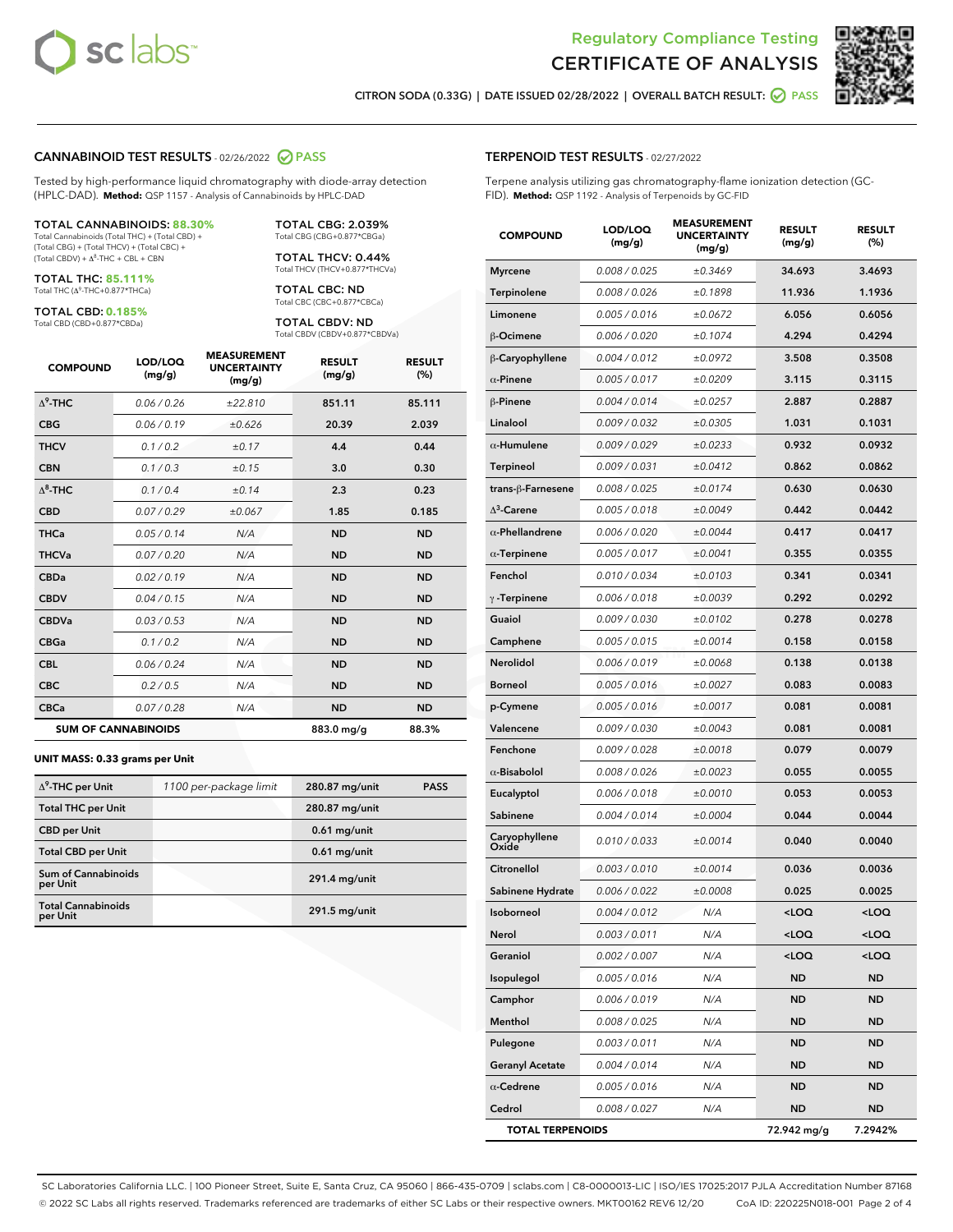



CITRON SODA (0.33G) | DATE ISSUED 02/28/2022 | OVERALL BATCH RESULT: @ PASS

# CATEGORY 1 PESTICIDE TEST RESULTS - 02/27/2022 2 PASS

Pesticide and plant growth regulator analysis utilizing high-performance liquid chromatography-mass spectrometry (HPLC-MS) or gas chromatography-mass spectrometry (GC-MS). \*GC-MS utilized where indicated. **Method:** QSP 1212 - Analysis of Pesticides and Mycotoxins by LC-MS or QSP 1213 - Analysis of Pesticides by GC-MS

| <b>COMPOUND</b>             | LOD/LOQ<br>$(\mu g/g)$ | <b>ACTION</b><br><b>LIMIT</b><br>$(\mu g/g)$ | <b>MEASUREMENT</b><br><b>UNCERTAINTY</b><br>$(\mu g/g)$ | <b>RESULT</b><br>$(\mu g/g)$ | <b>RESULT</b> |
|-----------------------------|------------------------|----------------------------------------------|---------------------------------------------------------|------------------------------|---------------|
| Aldicarb                    | 0.03 / 0.08            | $\ge$ LOD                                    | N/A                                                     | <b>ND</b>                    | <b>PASS</b>   |
| Carbofuran                  | 0.02 / 0.05            | $\ge$ LOD                                    | N/A                                                     | <b>ND</b>                    | <b>PASS</b>   |
| Chlordane*                  | 0.03 / 0.08            | $\ge$ LOD                                    | N/A                                                     | <b>ND</b>                    | <b>PASS</b>   |
| Chlorfenapyr*               | 0.03/0.10              | $\ge$ LOD                                    | N/A                                                     | <b>ND</b>                    | <b>PASS</b>   |
| Chlorpyrifos                | 0.02/0.06              | $\ge$ LOD                                    | N/A                                                     | <b>ND</b>                    | <b>PASS</b>   |
| Coumaphos                   | 0.02 / 0.07            | $\geq$ LOD                                   | N/A                                                     | <b>ND</b>                    | <b>PASS</b>   |
| Daminozide                  | 0.02 / 0.07            | $>$ LOD                                      | N/A                                                     | <b>ND</b>                    | <b>PASS</b>   |
| <b>Dichlorvos</b><br>(DDVP) | 0.03/0.09              | $\ge$ LOD                                    | N/A                                                     | <b>ND</b>                    | <b>PASS</b>   |
| Dimethoate                  | 0.03/0.08              | $>$ LOD                                      | N/A                                                     | <b>ND</b>                    | <b>PASS</b>   |
| Ethoprophos                 | 0.03/0.10              | $\ge$ LOD                                    | N/A                                                     | <b>ND</b>                    | <b>PASS</b>   |
| Etofenprox                  | 0.02 / 0.06            | $\geq$ LOD                                   | N/A                                                     | <b>ND</b>                    | <b>PASS</b>   |
| Fenoxycarb                  | 0.03/0.08              | $>$ LOD                                      | N/A                                                     | <b>ND</b>                    | <b>PASS</b>   |
| Fipronil                    | 0.03 / 0.08            | $\ge$ LOD                                    | N/A                                                     | <b>ND</b>                    | <b>PASS</b>   |
| Imazalil                    | 0.02 / 0.06            | $>$ LOD                                      | N/A                                                     | <b>ND</b>                    | <b>PASS</b>   |
| <b>Methiocarb</b>           | 0.02 / 0.07            | $\ge$ LOD                                    | N/A                                                     | <b>ND</b>                    | <b>PASS</b>   |
| Parathion-methyl            | 0.03/0.10              | $\geq$ LOD                                   | N/A                                                     | <b>ND</b>                    | <b>PASS</b>   |
| <b>Mevinphos</b>            | 0.03/0.09              | $\ge$ LOD                                    | N/A                                                     | <b>ND</b>                    | <b>PASS</b>   |
| Paclobutrazol               | 0.02 / 0.05            | $\ge$ LOD                                    | N/A                                                     | <b>ND</b>                    | <b>PASS</b>   |
| Propoxur                    | 0.03/0.09              | $\ge$ LOD                                    | N/A                                                     | <b>ND</b>                    | <b>PASS</b>   |
| Spiroxamine                 | 0.03 / 0.08            | $\ge$ LOD                                    | N/A                                                     | <b>ND</b>                    | <b>PASS</b>   |
| Thiacloprid                 | 0.03/0.10              | $>$ LOD                                      | N/A                                                     | <b>ND</b>                    | <b>PASS</b>   |

### CATEGORY 2 PESTICIDE TEST RESULTS - 02/27/2022 @ PASS

| <b>COMPOUND</b>          | LOD/LOQ<br>$(\mu g/g)$ | <b>ACTION</b><br><b>LIMIT</b><br>$(\mu g/g)$ | <b>MEASUREMENT</b><br><b>UNCERTAINTY</b><br>$(\mu g/g)$ | <b>RESULT</b><br>$(\mu g/g)$ | <b>RESULT</b> |
|--------------------------|------------------------|----------------------------------------------|---------------------------------------------------------|------------------------------|---------------|
| Abamectin                | 0.03/0.10              | 0.1                                          | N/A                                                     | <b>ND</b>                    | <b>PASS</b>   |
| Acephate                 | 0.02/0.07              | 0.1                                          | N/A                                                     | <b>ND</b>                    | <b>PASS</b>   |
| Acequinocyl              | 0.02/0.07              | 0.1                                          | N/A                                                     | <b>ND</b>                    | <b>PASS</b>   |
| Acetamiprid              | 0.02/0.05              | 0.1                                          | N/A                                                     | <b>ND</b>                    | <b>PASS</b>   |
| Azoxystrobin             | 0.02 / 0.07            | 0.1                                          | N/A                                                     | <b>ND</b>                    | <b>PASS</b>   |
| <b>Bifenazate</b>        | 0.01/0.04              | 0.1                                          | N/A                                                     | <b>ND</b>                    | <b>PASS</b>   |
| <b>Bifenthrin</b>        | 0.02/0.05              | 3                                            | N/A                                                     | <b>ND</b>                    | <b>PASS</b>   |
| <b>Boscalid</b>          | 0.03/0.09              | 0.1                                          | N/A                                                     | <b>ND</b>                    | <b>PASS</b>   |
| Captan                   | 0.19/0.57              | 0.7                                          | N/A                                                     | <b>ND</b>                    | <b>PASS</b>   |
| Carbaryl                 | 0.02/0.06              | 0.5                                          | N/A                                                     | <b>ND</b>                    | <b>PASS</b>   |
| Chlorantranilip-<br>role | 0.04/0.12              | 10                                           | N/A                                                     | <b>ND</b>                    | <b>PASS</b>   |
| Clofentezine             | 0.03/0.09              | 0.1                                          | N/A                                                     | <b>ND</b>                    | <b>PASS</b>   |

#### CATEGORY 2 PESTICIDE TEST RESULTS - 02/27/2022 continued

| <b>COMPOUND</b>               | LOD/LOQ<br>(µg/g) | <b>ACTION</b><br><b>LIMIT</b><br>$(\mu g/g)$ | <b>MEASUREMENT</b><br><b>UNCERTAINTY</b><br>$(\mu g/g)$ | <b>RESULT</b><br>(µg/g) | <b>RESULT</b> |
|-------------------------------|-------------------|----------------------------------------------|---------------------------------------------------------|-------------------------|---------------|
| Cyfluthrin                    | 0.12 / 0.38       | $\overline{c}$                               | N/A                                                     | <b>ND</b>               | <b>PASS</b>   |
| Cypermethrin                  | 0.11 / 0.32       | 1                                            | N/A                                                     | <b>ND</b>               | <b>PASS</b>   |
| <b>Diazinon</b>               | 0.02 / 0.05       | 0.1                                          | N/A                                                     | <b>ND</b>               | <b>PASS</b>   |
| Dimethomorph                  | 0.03 / 0.09       | 2                                            | N/A                                                     | <b>ND</b>               | <b>PASS</b>   |
| Etoxazole                     | 0.02 / 0.06       | 0.1                                          | N/A                                                     | <b>ND</b>               | <b>PASS</b>   |
| Fenhexamid                    | 0.03 / 0.09       | 0.1                                          | N/A                                                     | <b>ND</b>               | <b>PASS</b>   |
| Fenpyroximate                 | 0.02 / 0.06       | 0.1                                          | N/A                                                     | <b>ND</b>               | <b>PASS</b>   |
| Flonicamid                    | 0.03 / 0.10       | 0.1                                          | N/A                                                     | <b>ND</b>               | <b>PASS</b>   |
| Fludioxonil                   | 0.03 / 0.10       | 0.1                                          | N/A                                                     | <b>ND</b>               | <b>PASS</b>   |
| Hexythiazox                   | 0.02 / 0.07       | 0.1                                          | N/A                                                     | <b>ND</b>               | <b>PASS</b>   |
| Imidacloprid                  | 0.04 / 0.11       | 5                                            | N/A                                                     | <b>ND</b>               | <b>PASS</b>   |
| Kresoxim-methyl               | 0.02 / 0.07       | 0.1                                          | N/A                                                     | <b>ND</b>               | <b>PASS</b>   |
| <b>Malathion</b>              | 0.03 / 0.09       | 0.5                                          | N/A                                                     | <b>ND</b>               | <b>PASS</b>   |
| Metalaxyl                     | 0.02 / 0.07       | $\overline{c}$                               | N/A                                                     | <b>ND</b>               | <b>PASS</b>   |
| Methomyl                      | 0.03 / 0.10       | 1                                            | N/A                                                     | <b>ND</b>               | <b>PASS</b>   |
| Myclobutanil                  | 0.03 / 0.09       | 0.1                                          | N/A                                                     | <b>ND</b>               | <b>PASS</b>   |
| Naled                         | 0.02 / 0.07       | 0.1                                          | N/A                                                     | <b>ND</b>               | <b>PASS</b>   |
| Oxamyl                        | 0.04 / 0.11       | 0.5                                          | N/A                                                     | <b>ND</b>               | <b>PASS</b>   |
| Pentachloronitro-<br>benzene* | 0.03/0.09         | 0.1                                          | N/A                                                     | <b>ND</b>               | <b>PASS</b>   |
| Permethrin                    | 0.04 / 0.12       | 0.5                                          | N/A                                                     | <b>ND</b>               | <b>PASS</b>   |
| Phosmet                       | 0.03 / 0.10       | 0.1                                          | N/A                                                     | <b>ND</b>               | <b>PASS</b>   |
| Piperonyl<br><b>Butoxide</b>  | 0.02 / 0.07       | 3                                            | N/A                                                     | <b>ND</b>               | <b>PASS</b>   |
| Prallethrin                   | 0.03 / 0.08       | 0.1                                          | N/A                                                     | <b>ND</b>               | <b>PASS</b>   |
| Propiconazole                 | 0.02 / 0.07       | 0.1                                          | N/A                                                     | <b>ND</b>               | <b>PASS</b>   |
| Pyrethrins                    | 0.04 / 0.12       | 0.5                                          | N/A                                                     | <b>ND</b>               | <b>PASS</b>   |
| Pyridaben                     | 0.02 / 0.07       | 0.1                                          | N/A                                                     | <b>ND</b>               | <b>PASS</b>   |
| Spinetoram                    | 0.02 / 0.07       | 0.1                                          | N/A                                                     | <b>ND</b>               | <b>PASS</b>   |
| Spinosad                      | 0.02 / 0.07       | 0.1                                          | N/A                                                     | <b>ND</b>               | <b>PASS</b>   |
| Spiromesifen                  | 0.02 / 0.05       | 0.1                                          | N/A                                                     | <b>ND</b>               | <b>PASS</b>   |
| Spirotetramat                 | 0.02 / 0.06       | 0.1                                          | N/A                                                     | <b>ND</b>               | <b>PASS</b>   |
| Tebuconazole                  | 0.02 / 0.07       | 0.1                                          | N/A                                                     | <b>ND</b>               | <b>PASS</b>   |
| Thiamethoxam                  | 0.03 / 0.10       | 5                                            | N/A                                                     | <b>ND</b>               | <b>PASS</b>   |
| Trifloxystrobin               | 0.03 / 0.08       | 0.1                                          | N/A                                                     | <b>ND</b>               | <b>PASS</b>   |

SC Laboratories California LLC. | 100 Pioneer Street, Suite E, Santa Cruz, CA 95060 | 866-435-0709 | sclabs.com | C8-0000013-LIC | ISO/IES 17025:2017 PJLA Accreditation Number 87168 © 2022 SC Labs all rights reserved. Trademarks referenced are trademarks of either SC Labs or their respective owners. MKT00162 REV6 12/20 CoA ID: 220225N018-001 Page 3 of 4